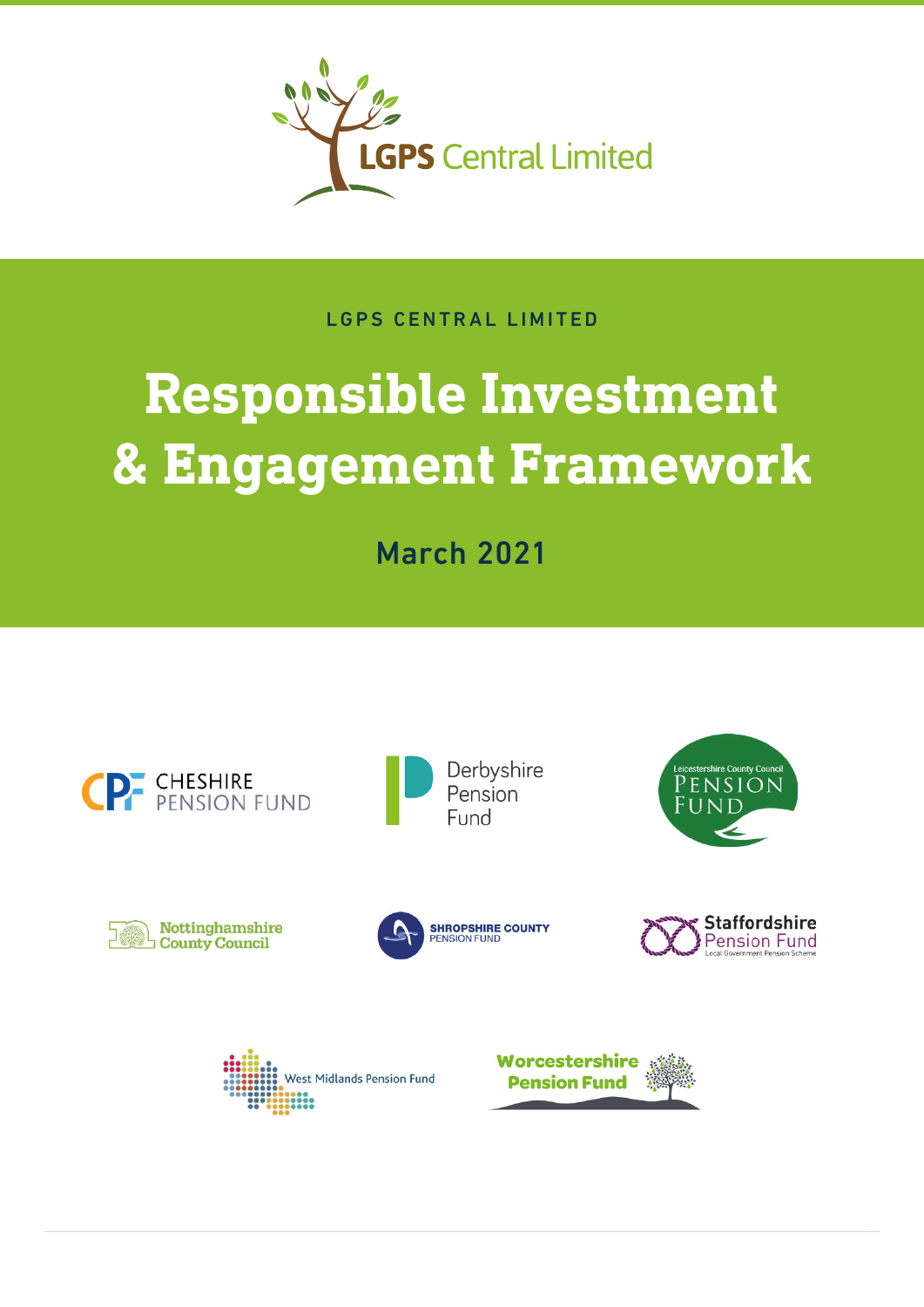

# **LGPS Central, Responsible Investment & Engagement Framework**

# **About This Document**

This framework describes LGPS Central Limited's ("the Company") approach to responsible investment ("RI"). The approach takes as its starting point the investment beliefs of the Company's eight local authority pension fund clients ("the clients") and delivers against the clients' RI and stewardship policies. The clients' investment beliefs and RI policies are developed in the context of relevant regulations, statutory guidance and the advice of the Law Commission. Whilst this document sets out the overarching framework for RI, specific

disclosures on the Company's approach to voting and alignment with the UK Stewardship Code are provided in separate documents. This document is owned by the Company's Director of Responsible Investment & Engagement, and is implemented by the Investment Team, with ultimate responsibility resting with the Executive Committee. It is subject to annual review by the Board of the Company.



## **What We Mean by Responsible Investment**

The term 'responsible investment' refers to the integration of financially material environmental, social and corporate governance ("ESG") factors into investment processes. It has relevance both before and after the investment decision and is a core part of our

Please refer to the glossary for more definitions of terms.

fiduciary duty. It is distinct from 'ethical investment', which is an approach in which the moral persuasions of an organisation take primacy over its investment considerations.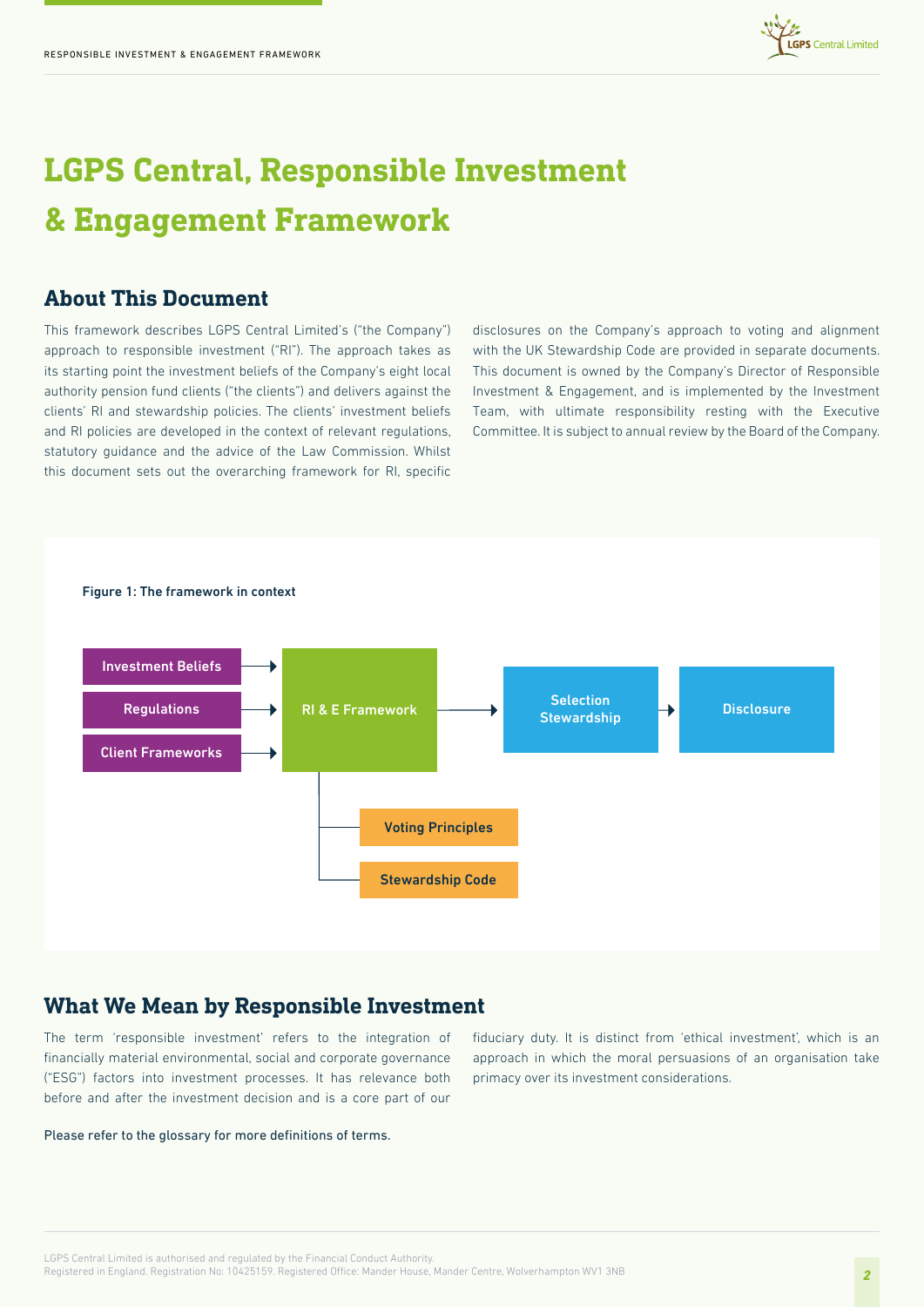

# **Investment Beliefs & Responsible Investment Beliefs**

Using the Investment Strategy Statements of the Company's clients, we arrive at the following beliefs about responsible investment:

#### *• LONG TERMISM:*

A long-term approach to investment will deliver better returns and the long-term nature of LGPS liabilities allows for a long-term investment horizon.

#### *• RESPONSIBLE INVESTMENT:*

Responsible investment is supportive of risk-adjusted returns over the long term, across all asset classes. Responsible investment should be integrated into the investment processes of the Company and its investment managers.

#### *• DIVERSIFICATION, RISK MANAGEMENT AND STEWARDSHIP:*

Diversification across investments with low correlation improves the risk return profile. A strategy of engagement, rather than exclusion, is more compatible with fiduciary duty and more supportive of responsible investment, because the opportunity to influence companies through stewardship is waived in a divestment approach.

Even well-diversified portfolios face systematic risk. Systematic risk can be mitigated over the long-term through widespread stewardship and industry participation.

#### *• CORPORATE GOVERNANCE AND COGNITIVE DIVERSITY:*

Investee companies and asset managers with robust governance structures should be better positioned to handle the effects of shocks and stresses of future events. There is clear evidence showing that decision-making and performance are improved when company boards and investment teams are composed of cognitively diverse individuals.

#### *• FEES AND REMUNERATION:*

The management fees of investment managers and the remuneration policies of investee companies are of significance for the Company's clients, particularly in a low-return environment. Fees and remuneration should be aligned with the long-term interests of our clients, and value for money is more important than the simple minimisation of costs. Contributing to national initiatives that promote fee transparency such as the LGPS Code of Transparency is supportive of this belief.

#### *• RISK AND OPPORTUNITY:*

Risk premia exist for certain investments; taking advantage of these can help to improve investment returns. There is risk but also opportunity in holding companies that are on an improving trajectory in respect of financially material ESG issues. Opportunities can be captured so long as they are aligned with the Company's objectives and strategy, and so long as there is a sufficient evidence base upon which to make an investment decision.

#### *• CLIMATE CHANGE:*

Financial markets are likely to be materially impacted by climate change and by the response of climate policymakers. Responsible investors should proactively manage this risk factor through integrated analysis and stewardship activities, using partnerships of like-minded investors where feasible.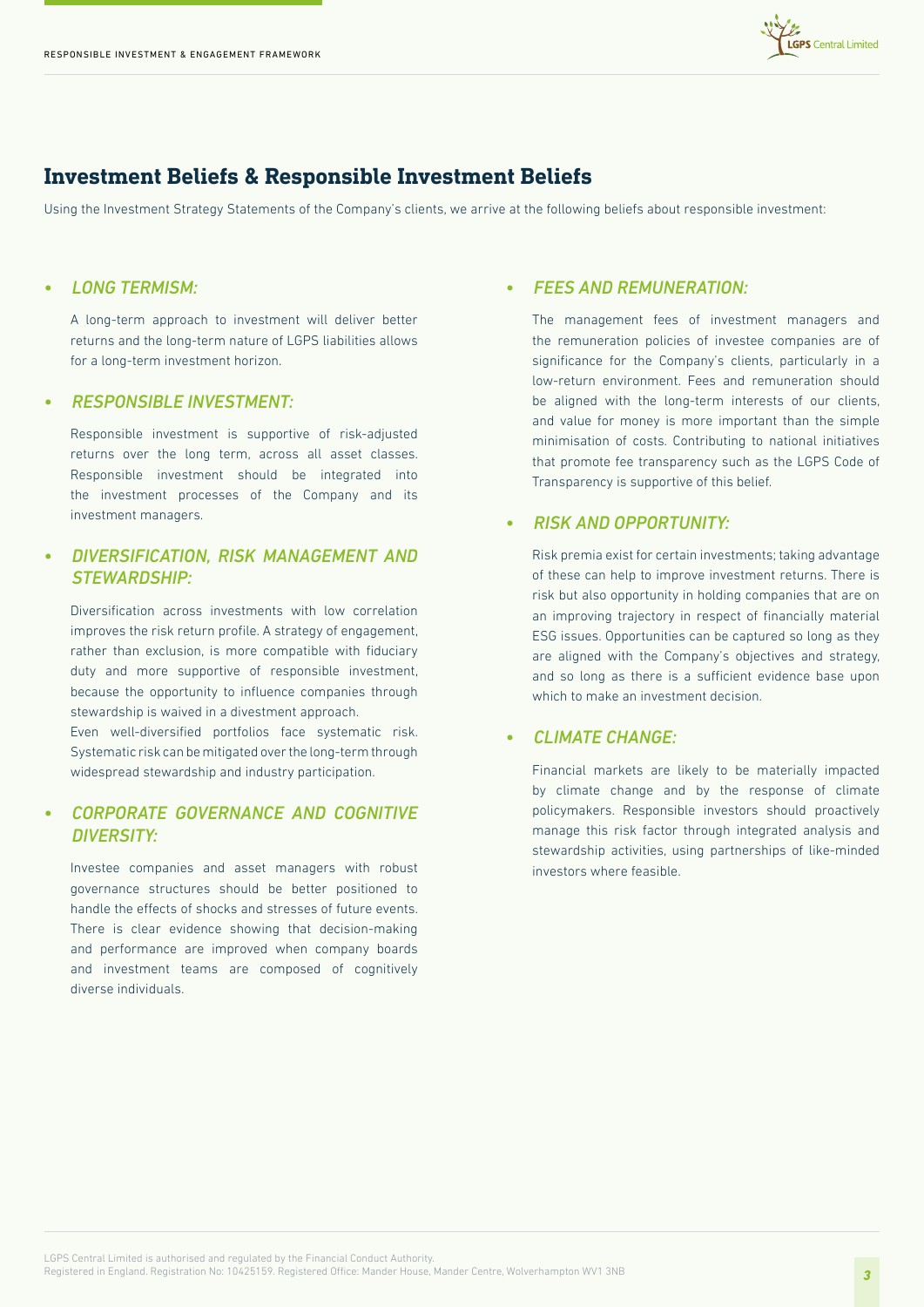

# **Responsible Investment & Engagement Framework**

Using our clients' investment beliefs, we have designed a Responsible Investment & Engagement Framework with two aims: (1) primarily, to support investment objectives; (2) secondarily, to be an exemplar for RI within the financial services industry, promote collaboration, and raise standards across the marketplace. We intend to realise these aims through actions taken both before the investment decision (which we refer to as the *selection* of investments) and after the investment decision (the *stewardship* of investments). Actions will be taken with reference to an evidence base, using the best available objective data sets. We aim to be transparent to all stakeholders and

accountable to our clients through regular disclosure of RI activities, using best-practice frameworks where appropriate. These ambitions yield our three RI pillars: Selection, Stewardship and Transparency & Disclosure. We have developed customised RI procedures which are bespoke to the asset class in question, and to whether the assets are managed internally or externally. No single framework document can cover every investment eventuality, and this document's ambition is to serve as a guide. The framework is represented graphically in Figure 2 and explained below.



LGPS Central Limited is authorised and regulated by the Financial Conduct Authority. Registered in England. Registration No: 10425159. Registered Office: Mander House, Mander Centre, Wolverhampton WV1 3NB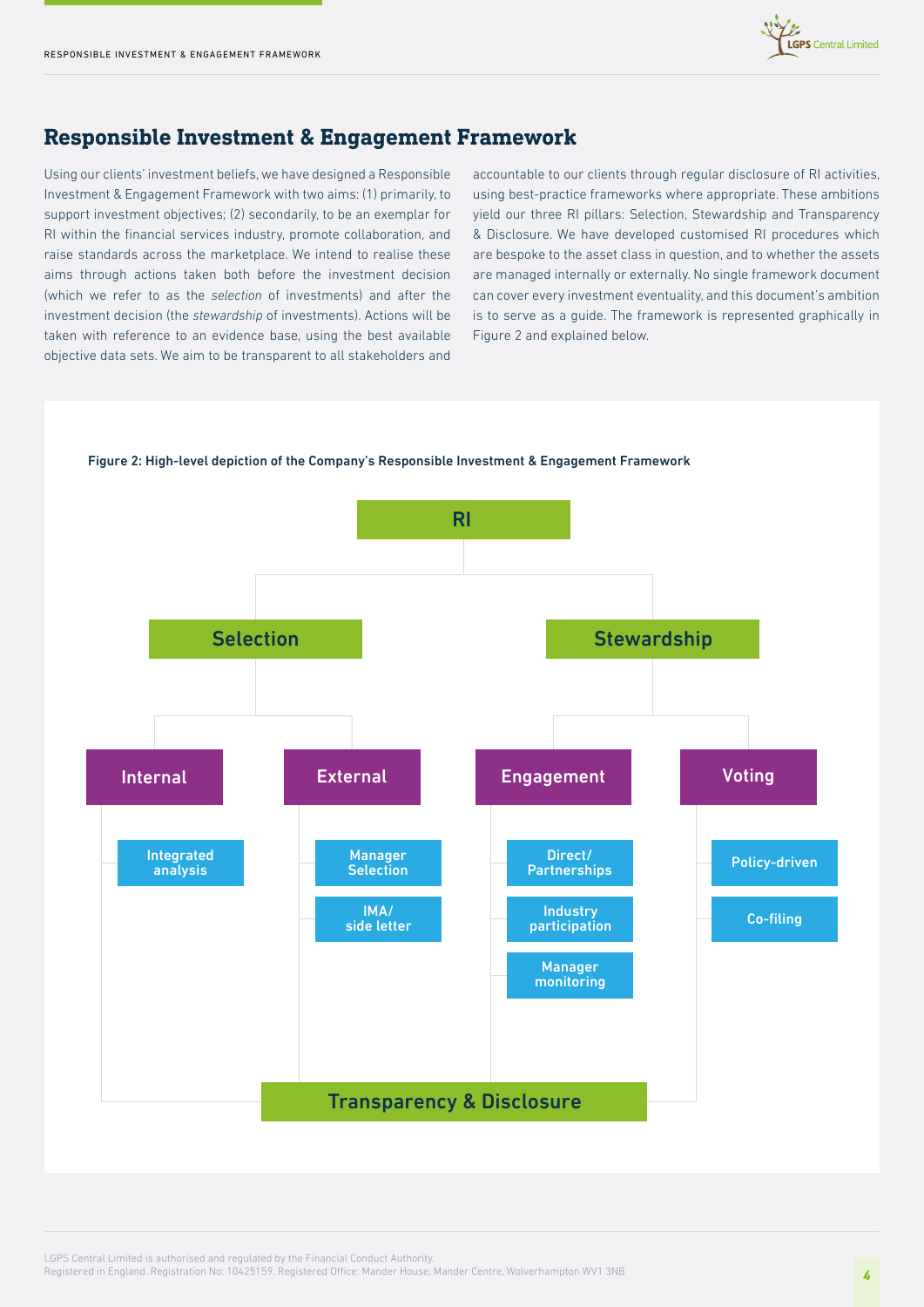# **Selection**

#### *INVESTMENTS MANAGED INTERNALLY*

RI factors are integrated into investment decision-making where those factors are financially material within the context of the investment mandate. Financial materiality is determined using an evidence base of objective data. RI factors include factors relating to climate change and the effects of climate policy response where relevant. Our approach is to consider RI and other performance drivers at the same time, rather than have a ring-fenced or stand-alone RI function. RI expectations are inserted into mandates and an RI strategy forms part of the investment process documentation. In order to ensure consistency with the investment beliefs of the Company's clients, an exclusionary or divestment approach is not preferred. As is the case throughout the Company, conflicts of interest are managed in accordance with the Company's Conflicts of Interest Policy, and a long-term approach is applied.

#### *INVESTMENTS MANAGED EXTERNALLY*

The investment manager's approach to RI is assessed as part of the selection and due diligence process. External managers will not be appointed unless the Company is satisfied with the manager's approach to RI and to climate change risk. RI expectations will be inserted into the investment management agreement or side letter as appropriate.

**Central Limited** 

# **Stewardship**

#### *ENGAGEMENT WITH COMPANIES*

The Company engages directly with investee companies on RI issues with the objective of improving investment outcomes over the long term. The Company also engages through partnerships, in order to maximise the scale and effectiveness of the Company's engagement programme. The prioritisation of engagement themes or companies depends on economic significance, resourcing and likely significance for the majority of stakeholders. Further detail of the Company's approach to engagement is provided in its reporting against the UK Stewardship Code. The Company expects UK companies to adhere to the UK Corporate Governance Code on a comply or explain basis and expects non-UK companies to adhere to international corporate governance principles, whilst recognising local application and development.

The Company's approach to engagement is focussed on outcomes, and as such the Company will seek to escalate an engagement where escalation is deemed to improve the chances of engagement success. A decision to escalate, and the form or sequence of subsequent escalation is particular to the engagement in question. The most effective means of escalation varies from one engagement to another.

Examples (in no particular order) of how the Company might escalate include:

- Additional meetings with the management or the directors of an investee company
- Escalating the dialogue from the executive to the board of directors or from one board member to a more amenable board member
- Attendance and raising questions at the company AGM
- Collaboration with fellow investors
- Letter issuance
- Collaborative engagement with other partnership organisations
- Voting against management, e.g. against the annual report, the appointment of directors or the auditors
- Co-filing shareholder resolutions
- Engaging major proxy advisors
- Dialogue with index providers or listing authorities
- **Litigation**

#### The Company reports on its engagement activities on a quarterly basis.

LGPS Central Limited is authorised and regulated by the Financial Conduct Authority.

Registered in England. Registration No: 10425159. Registered Office: Mander House, Mander Centre, Wolverhampton WV1 3NB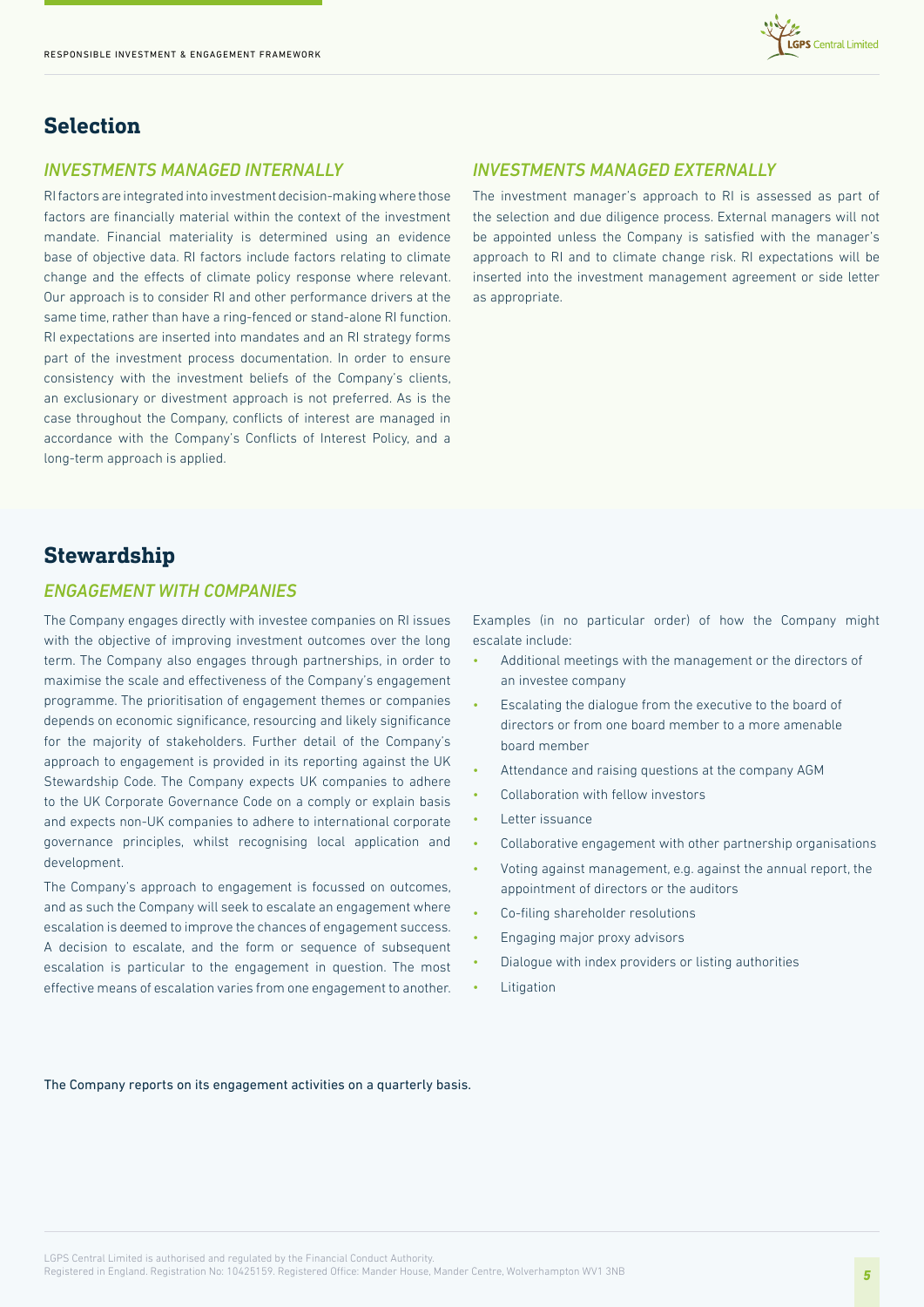

#### *SHAREHOLDER VOTING*

The Company votes all eligible shares in accordance with its agreed Voting Principles. This includes the voting shares of portfolios managed externally where those funds are held in segregated accounts. Voting decisions will relate to engagements undertaken during the period in review and a vote might be used as an escalation step in an engagement process. Voting decisions are executed by third-party provider(s); the provider(s) also offer analysis and advice. Where the Company invests in externally managed pooled funds, the suitability of the manager's voting policy is assessed during due diligence, and ongoing disclosure is required. The Company will seek to co-file shareholder resolutions where beneficial to clients' longterm interests. The Company has a procedure to recall lent stock in order to vote on significant issues.

#### *MONITORING EXTERNAL MANAGERS*

External fund managers are monitored in order to ensure the ongoing application and efficacy of their approaches to RI and stewardship. Managers are expected to report to the Company on RI and engagement activities that support the objectives given in the investment mandate.

#### *INDUSTRY PARTICIPATION AND COLLABORATION*

JJoining working groups, responding to consultations, dialogue with regulators and presenting at conferences are important features of the Company's stewardship approach. Industry participation allows the Company to represent the interests of its clients to a broad audience and, through joint action, supports investment outcomes over the long term. The Company will seek participation including active contribution where this serves the long-term interests of the Company's clients.

#### *CLIMATE CHANGE AND STEWARDSHIP*

Factors relating to climate change and the effects of climate policy response are managed within the Company's overarching RI & Engagement Framework. Financially material climate change factors are treated in the same way as other relevant RI factors, using selection and stewardship techniques, based on objective evidence sets. The Company engages investee companies on behalf of its clients to improve the disclosure, governance and management of the risks associated with climate change and climate policy response. The Company links its voting decisions to the outcomes of engagement and votes to support climate change shareholder resolutions where the resolutions support the long-term interests of clients. In order to garner broader support, the Company will in selected circumstances pre-declare its voting intention regarding a climate change resolution. The Company will seek to contribute to public policy either directly or through partnerships and has indicated publicly its support for the Taskforce on Climate-related Financial Disclosures (TCFD). Through participation in industry fora, the Company raises awareness of the financial impacts of climate change and climate policy response using the latest available research to apply an evidence-based approach.

## **Transparency and Disclosure**

#### *REGULAR REPORTING*

The Company aims to report its RI and engagement activities in a manner deemed to be best practice. This includes regular disclosures that demonstrate to its stakeholders how this framework has been applied in practice. The Company supports the statutory annual reporting requirements of its local authority pension fund clients.

The Company has been a signatory to the UK Stewardship Code since inception and will provide annual reporting in line with the revised Stewardship Code 2020.

As a signatory to the Principles for Responsible Investment, the Company discloses a Transparency Report on an annual basis.

The Company has signed up to the LGPS Code of Transparency.

#### *CLIMATE CHANGE DISCLOSURE*

Regarding climate change disclosure, the Company reports annually using the recommendations of the Taskforce on Climate-related Financial Disclosures (TCFD). This complements the Company's broader support for the TCFD and its work to encourage other participants in the corporate and investment value chains to adopt the TCFD recommendations.